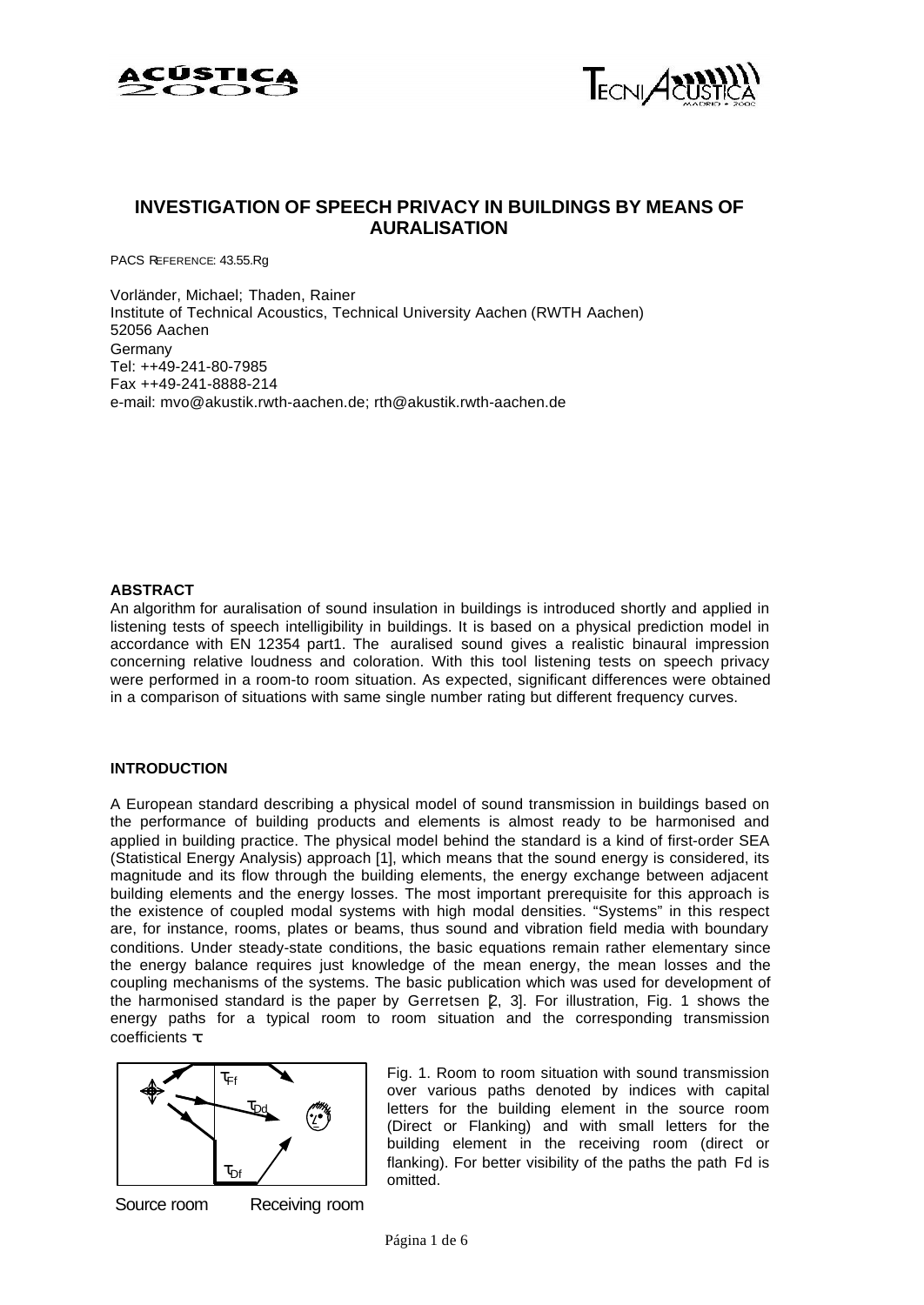



Now, the total sound level difference in terms of  $D_{nT}$ , for instance, can be calculated by adding all energy contributions, provided the sound signals are incoherent:

$$
\mathbf{t}' = \sum_{i=1}^{N} \mathbf{t}_i
$$
  

$$
D_{nT} = -10 \log \mathbf{t}' + 10 \log \frac{0.32 V}{S} = -10 \log \mathbf{t}_{nT}
$$
 (1)

$$
D_{nT} = -10\log t + 10\log \frac{0.32 \text{ V}}{S} = -10\log t_{nT}
$$
 (2)

with V denoting the receiving room volume in m<sup>3</sup> and S the separating wall surface in m<sup>2</sup>.

The equations for prediction of the global sound insulation illustrated in Fig. 1 are basic but complicated in grand total as they form a set of numerous variations of materials, junctions, room dimensions etc. The results of these programmes are sound insulation quantities like the sound reduction index, the standardised or normalised sound level difference in one-third octave bands. Starting with these data the auralisation technique comes into play.

This paper is focused on the brief description of a tool for auralisation of airborne sound insulation [4], which means that the one-third octave band data in terms of level differences and reverberation times are processed in a way that they can be convolved with sound signals and replayed with headphones. The tool is applied in listening tests where room-to-room situations are compared concerning the speech privacy in dwellings. Particularly different single number ratings were investigated and cross-linked with the results from the subjective tests. The work is motivated by the fact that is desirable to review and finally to harmonise the rating methods. For checking the quality and efficiency of the rating schemes according to ISO 717  $\overline{b}$ ], listening tests are performed for correlation of subjective impression with objective data. Instead of extensive tests in buildings or in laboratories, the investigation is made by using auralisation.

# **THE CONCEPT OF AURALISATION**

In the meantime the term "auralisation" is well known in room acoustics [6], but so far not in building acoustics. When computer simulations are applied, auralisation is like the last step of the investigation, in which the pure numbers of the computed results are transformed into an audible demonstration of the sound field. Auralisation usually is based on convolution of mono sound signals with binaural impulse responses. The description presented here is a brief version of a more detailed paper [4].

A sound signal is produced in the source room which radiates sound waves into the room volume and into the walls. Airborne sound is transformed into structural waves on the walls (particularly bending waves) which are transmitted through the building structure to the walls of the receiving room where the walls radiate airborne waves propagating to the receiver. Furthermore, in the receiving room reverberation is excited which contributes some sound energy to the sound signal at the receiver point. Basically, the same situation is present in a building acoustic measurement of the standardised sound level difference  $D_{nT}$ :

$$
D_{nT} = L_{s} - L_{R} + 10\log \frac{T}{0.5 \text{ s}}
$$
\n(3)

with  $L<sub>S</sub>$  denoting the average level in the source room,  $L<sub>R</sub>$  the average level in the receiving room, and *T* the reverberation time in the receiving room. Eq. (3) can be written also in scale of squared sound pressures as :

$$
\boldsymbol{t}_{nT}^{-1} = 10^{D_{nT}/10} = \frac{p_s^2 T}{p_R^2 \ 0.5 \text{ s}}
$$
 (4)

with  $p_S$  and  $p_R$  the sound pressure in the source and the receiving room, respectively and  $t_{nT}$ denoting the (standardised) transmission coefficient. For the purpose of auralisation eq. (4) is re-arranged according to:

$$
p_{\rm R}^2 = p_{\rm S}^2 \frac{\boldsymbol{t}_{\rm nT} T}{0.5 \, \rm s} \tag{5}
$$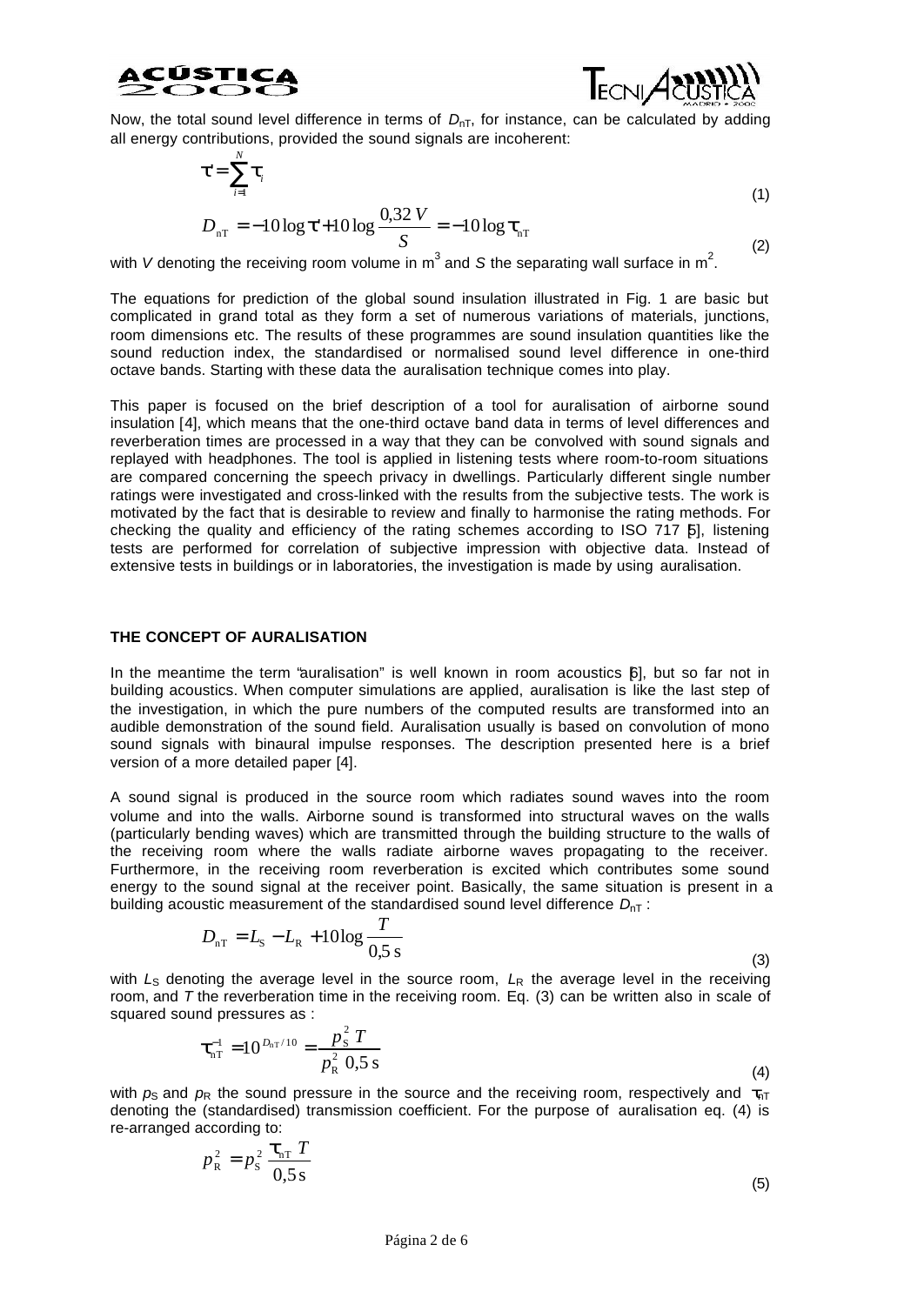



It should be noted that  $t_{nT}$ , like  $t'$ , is composed of the sum of all transmission paths (see Fig. 1 and eq. (1)). In terms of sound pressure signals flowing through an acoustic linear and timeinvariant system in the entire frequency range , the equation reads:

$$
p_{R}(\mathbf{W}) = p_{S}(\mathbf{W}) \sum_{i=1}^{N} f_{\delta,i}(\mathbf{W}) f_{\text{rev},i}(\mathbf{W})
$$
\n(6)

with *f*<sup>τ</sup>,i denoting filters related to the transfer functions between the source room and the radiating walls in the receiving room. *f*<sub>rev,i</sub> is the transfer function between the radiating wall and the receiver. This equation is at least correct for certain simplifications (see below). Except for the phases, the filters can be identified unambiguously.  $f_{\tau, \text{i}}$  must have exactly the same one-third octave band spectrum as the corresponding path transmission coefficient, and *f<sub>rev,i</sub>* is a classical room transfer function derived from the impulse response between the wall and the receiver.

The equations above represent, however, the sound transmission in a simplified way. Transfer functions are properly defined just for point sources, so the vibrating walls are considered as point sources instead of bending wave patterns. These simplifications are necessary to keep the problem feasible, but they must be justified. It should be kept in mind that it is not intended to model and to evaluate specific psychoacoustic effects. It is aimed at a realistic sound signal with correct coloration and level. The direct sound(s) radiated from the walls, however, are modelled by using correct binaural filters. Thus the wall with the strongest sound transmission may even be localised. Furthermore, in a strict sound field simulation the reverberation tail must be modelled by ray tracing or similar techniques. Also here, to achieve a feasible solution, the receiving room can just be chosen from the list of nine example rooms, the reverberation tails of which are measured and simply added to the direct sound(s).

Input data for the wall filters are given at most from 50 Hz to 5 kHz. But usually, the data are just available between 100 Hz and 3.15 kHz. Considerable hearing impressions, however, are excited in a wider range. Therefore the frequency range must be extended by extrapolation. This is performed according to physically reasonable assumptions. If data below 100 Hz are missing, the sound insulation curve between 50 Hz and 100 Hz is extended according the 6 dB/octave rule (mass law) and towards higher frequencies above 3.15 kHz or 5 kHz the extrapolated sound insulation curve is considered constant until 10 kHz. Outside the transmission range of 50 Hz to 10 kHz the signals are cut down by 36 dB/octave.



Fig. 2. Frequency curves of  $t_{nT}$  for different transmission paths with extrapolation (dashed lines) and without extrapolation (solid lines)

The complete impulse response (Fig. 3) describes the transmission from the source room to the receiving room and can be used for a convolution of any mono-signal to obtain the signal as perceived by a listener in the receiving room. Starting from the one-third octave band data and the chosen receiving room example, its generation requires just 10 seconds even on an older Pentium II PC with 233 MHz clock frequency.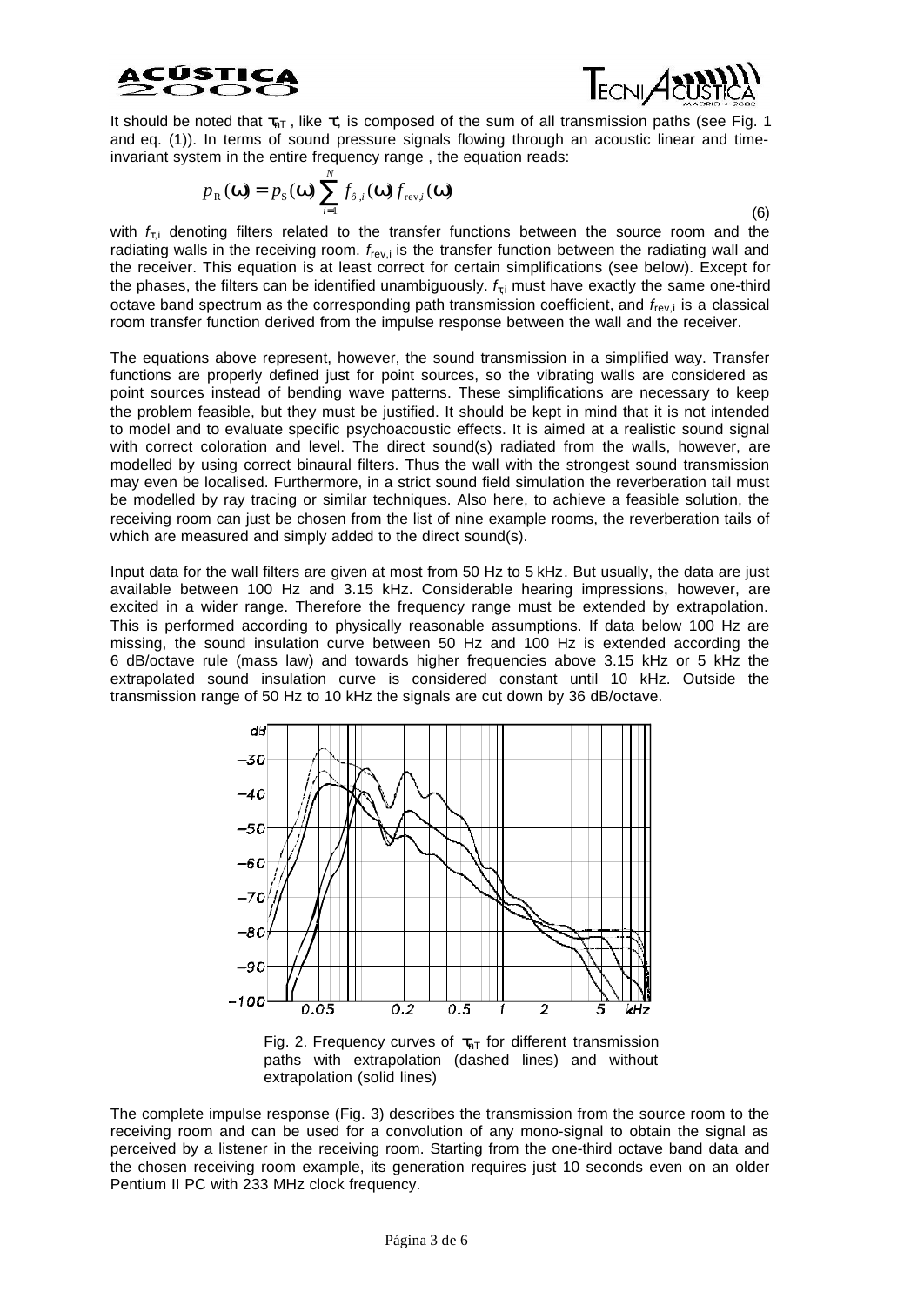

Fig. 3. Impulse response of transmission from source to receiving room (example: right ear, left ear similarly).

# **CASE STUDIES**

The main question is whether building technology today is still compatible with the standardised rating scheme using shifted reference curves. Another point and a general problem is that the weighted or dB(A) single number rating can hardly provide any information about the cause of possibly insufficient sound insulation. Below 100 Hz and above 3150 Hz no data are influencing the single number rating, which is problematic for low frequency of traffic noise components particularly. Alternatives involving the recently introduced spectrum adaptation terms (e.g. *C*50-5000) were not yet investigated sufficiently.

For the listening tests, in total six situations were modelled, consisting of three pairs of identical single number ratings and sound insulation classes ("Schallschutzstufen" SSt) according to the German VDI directive 4100 [7]. Fig. 4 - 6 show the standardised sound level differences of the three pairs. The table to the right shows the corresponding numerical data.

| Room situation | $R_{w}$ | $R_w+C$ |
|----------------|---------|---------|
| SSt 1 A        | 53,0    | 51,0    |
| SSt 1 B        | 52,9    | 50,9    |
| SSt 2 A        | 55,9    | 52,9    |
| SSt 2 B        | 56,0    | 51,0    |
| SSt 3 A        | 59,6    | 57,6    |
| SSt 3B         | 59,6    | 57,6    |

Table 1: six room-to-room situations.

The sound insulation classes are defined as follows: SSt 1: speech can be understood , SSt2: speech can fairly be understood and SSt 3: speech can be noticed but cannot be understood. SSt 3 means that speech has half subjective loudness than for SSt 2.









Fig. 6.  $D_{nT}$  for SSt3 A and B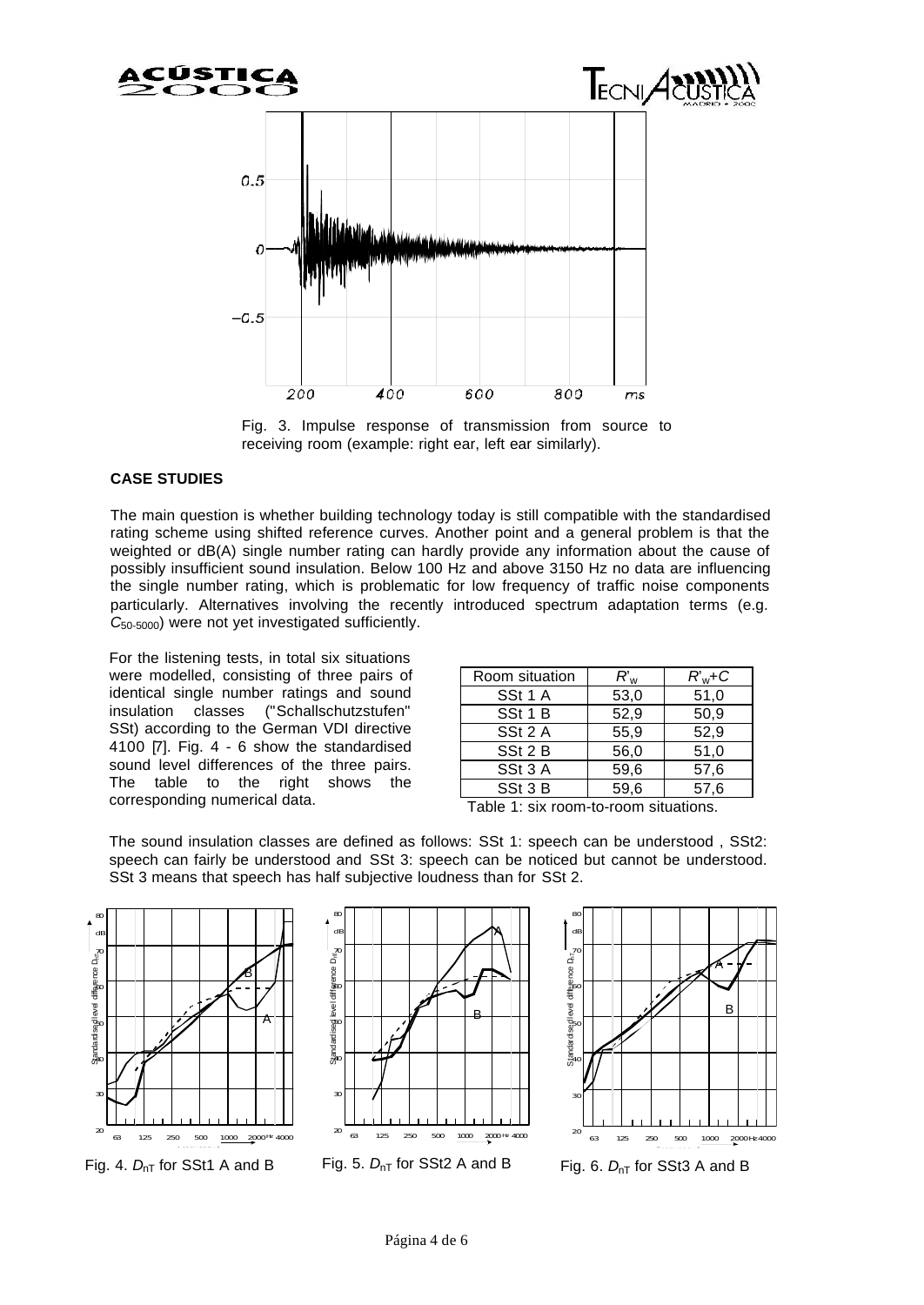



#### **LISTENING TESTS**

The listening tests performed should allow a comparison between the subjective criterion "speech privacy", the objective parameter speech intelligibility and sound insulation quantities in a situation of speech transmission from the source room the receiving room. Sound signals were taken from the "Göttinger Satztest" (Göttingen sentence test), which is a list of sentences covering the statistical distribution of linguistic phomens of German language. This test was developed for experiments in audiology and hearing aids research.

Of course, speech intelligibility depends not just on the absolute level, but on the signal-to-noise ratio, too. Therefore the consideration must include the background noise level and its spectrum, the absolute signal level and the sound insulation. In this study, the background noise was not varied but fixed by choosing steady state pink noise with absolute level of 20 dB(A). The level of the speech in the source room was chosen 80  $dB(A)$  ("loud speech"). 17 test subjects participated, mainly assistants and students of the institute. The set-up used was just a CD player and a high-quality electrostatic headphone. To avoid any influence of uncontrolled background noise, the test was performed in the highly isolated anechoic chamber.

The auralised speech signals corresponding to the six cases (table 1) were presented to the test subjects who were instructed to repeat the words understood in the break between two sentences. The test co-ordinator marked the correctly recognised words in a list for further statistical evaluation.

For each room situation 30 sentences were used with in total 150 words. The speech intelligibility was calculated from the number of correctly repeated word divided by the total number of words presented. Each test sequence was composed from 200 sentences which lasted 20 - 30 minutes for each test subject.

# **RESULTS**

The results are shown in Fig. 7. They illustrate that different quantitative speech intelligibility results may be obtained although the same single number rating is present. Furthermore, it is easily possible to achieve higher speech privacy already with SSt 2 (compared with SSt 3), even if the single number rating is 3.6 dB less. The reason is, of course, the specific sound insulation spectrum in case SSt 2A with an extreme low pass characteristic which allows no formants and consonants to be transmitted into the receiving room.



Fig. 7. Results of the listening tests. Shown is the mean value of the percentage of speech intelligibility and the 90% confidence intervals.